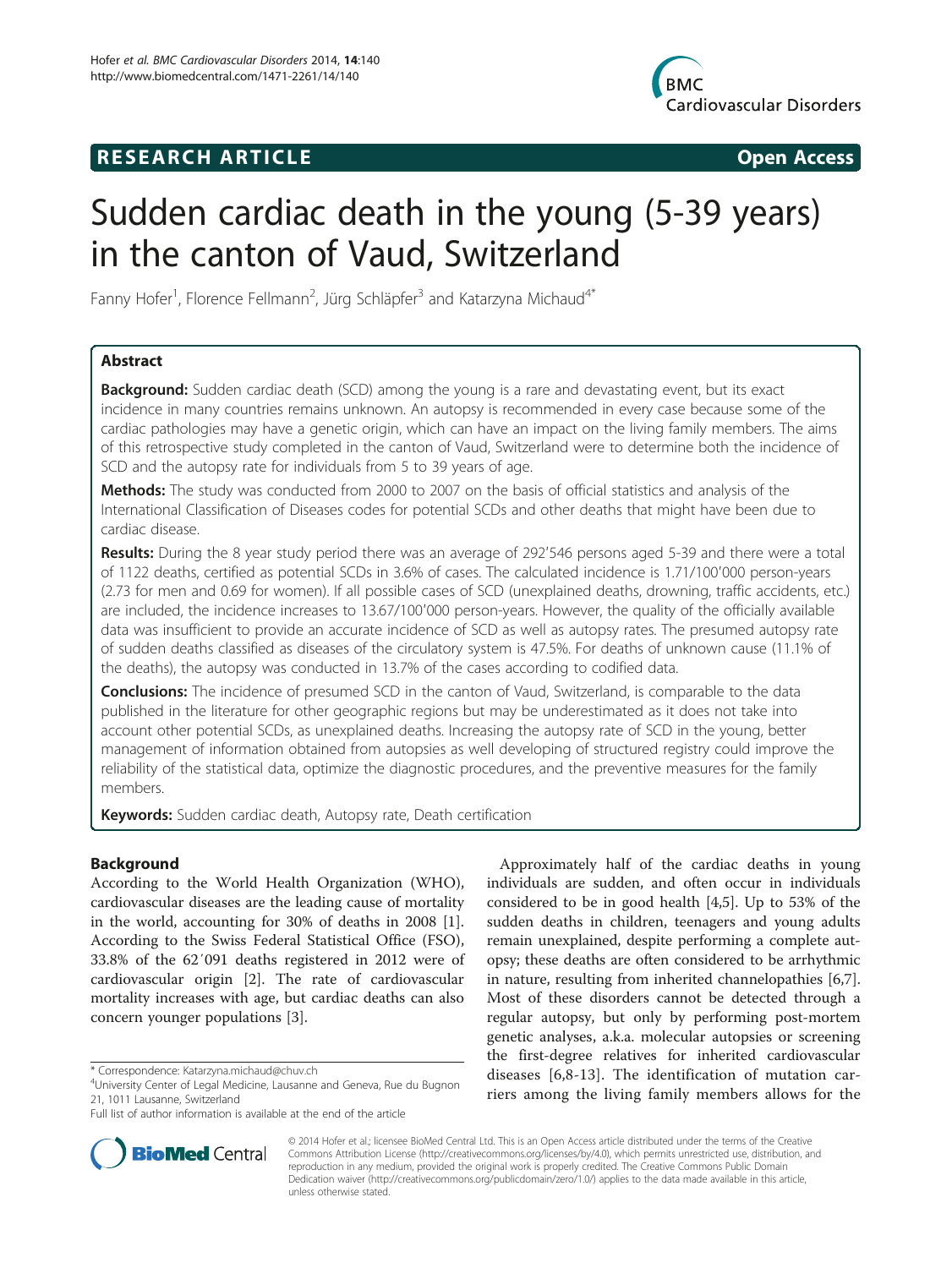prevention of potential premature deaths through the establishment of appropriate preventative measures [\[14\]](#page-6-0).

The exact incidence of sudden death in young individuals remains unclear. According to the literature, the incidence of sudden death for individuals under 40 years of age is between 0.7 and 6.2/100′000 person-years [[5,15-24](#page-6-0)]. The incidence of SCD in Switzerland is not currently known, and there are only few data available on this matter in central Europe.

The Council of Europe recommends that the cause of death be established if at all possible and strongly encourages the use of autopsy. An autopsy plays an essential role in determining the cause of death and allows for its verification in an objective way. It also enables the documentation of precise demographic statistical data.

The aim of the present work is to establish the incidence of SCD between 2000 and 2007 in the canton of Vaud, Switzerland among individuals from 5 to 39 years of age on the basis of statistical data. Additional aims are to evaluate the autopsy rate in this population, and to determine the percentage of autopsies, which confirmed the diagnoses of SCD.

## **Methods**

## General considerations

The Canton of Vaud is one of the 26 Swiss cantons. According to Swiss Statistics, in 2012 the Canton of Vaud had a population of 734′356 inhabitants representing 9.1% of the Swiss population (8′039′060). The average population of individuals who aged between 5 and 39 years between 2000 and 2007 was of 292′546 inhabitants. In the canton of Vaud, the general practitioner who completes a death certificate has to determine if the death was natural, violent or undetermined. If the death is determined to be violent or undetermined, a medico-legal investigation is usually undertaken but does not systematically include an autopsy. A forensic autopsy is performed if the appropriate authorities deem it necessary. Familial consent is not required for a forensic autopsy. If the death is determined to be due to natural causes, a clinical autopsy can be performed with the consent of the living relatives. Several weeks after the death, the general practitioner who signed the death certificate is contacted by the Swiss Statistics Office and is asked to complete the medical certificate (page 53 of these recommendations) concerning the cause of death and any existing concomitant diseases [[25](#page-6-0)]. Among others, the following questions are asked: 1) Was an autopsy performed? 2) If so, are the results available? and 3) If performed, did the autopsy confirm the previously determined cause of death? The general practitioner who signs the death certificate is not, however automatically informed if an autopsy was performed or not, especially in the forensic context. He or she rarely has access to forensic autopsy results, as they are usually transmitted

only to judicial authorities. This being the case, the forensic pathologist who performed the autopsy is not automatically questioned about the results of the post-mortem investigations. At present the autopsy results are not required for statistical purposes, however, their integration into the statistical analyses is strongly encouraged as noted in the recommendations mentioned above, "if possible, the results of autopsy should be awaited before validation of the cause of death".

#### Data

This retrospective study relied on the gathering of statistical data from both the Cantonal Statistical Research and Information Service (SCRIS) and the University Institute of Social and Preventive Medicine (IUMSP) in the canton of Vaud, Switzerland from 2000 to 2007. The SCRIS provided general demographic statistical data on the total population, broken down into age groups and the cause of death. The IUMSP provided the information regarding the autopsies performed and was contacted by its website. The general statistical information was obtained from the website of Swiss Statistics.

#### Methods

Among the deaths classified according to the ICD-10 code, cases which might correspond to SCD were extracted. Our methodology is based on previous studies with all its in-herent limitations [[5,17,20\]](#page-6-0). The first group included the cases classified as "diseases of the cardiovascular system" (Table [1\)](#page-2-0). The second group included deaths whose origins were unclear or unknown, with the ICD-10 codes R96, R98, R99 and R09.2 (Table [2](#page-2-0)). The third group included deaths due to transport accidents, and those caused by drowning and submersion. When using ICD-10 codes with transport accidents, it is important to keep in mind that it is often difficult to determine whether the death was directly related to the vehicle's driver or not. The incidence was established for the population of the defined age range between 2000 and 2007 in these 3 groups.

The percentage of autopsies conducted was calculated using the data obtained from the IUMSP for all the deaths occurring in individuals from 5 to 39 years of age in the canton of Vaud between 2000 and 2007, as well as within each subgroup. We also analysed to what extent the autopsy results were used to update statistical data.

The protocol of this study was evaluated by the Cantonal (Vaud) Ethics Committee on research involving humans. No consent was requested as study was performed retrospectively on anonymous data, which was in accordance with the existing law.

## Results

40 deaths were classified as presumed SCDs related to the cardiovascular system. The main cause of death in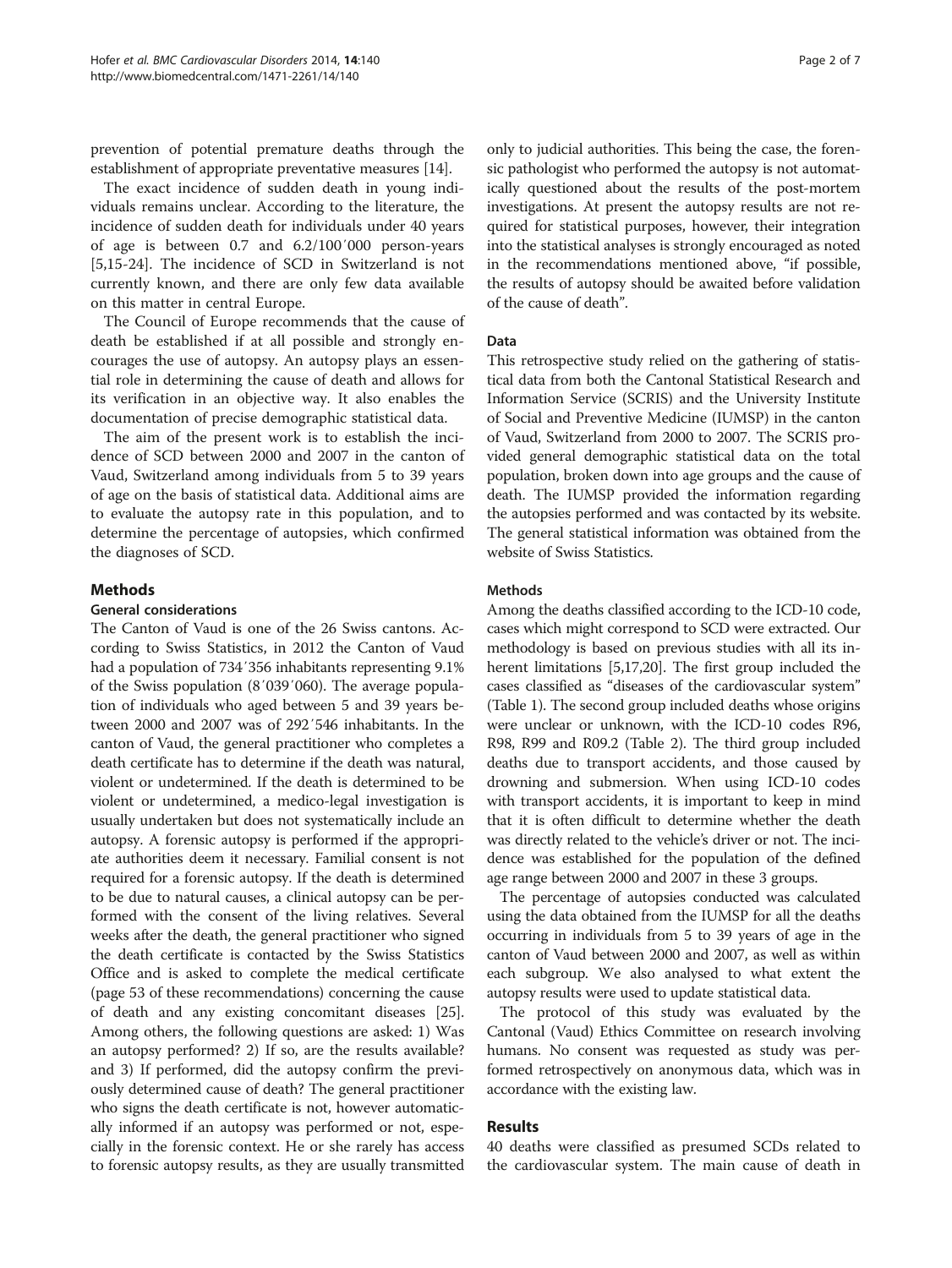#### <span id="page-2-0"></span>Table 1 Deaths classified as diseases of the circulatory system

|       |                                                                 | Age       |           |                |                |           |       |
|-------|-----------------------------------------------------------------|-----------|-----------|----------------|----------------|-----------|-------|
|       |                                                                 | $15 - 19$ | $20 - 24$ | $25 - 29$      | $30 - 34$      | $35 - 39$ | 15-39 |
| Men   | 121 Acute myocardial infarction                                 |           |           | $\overline{2}$ |                | 8         | 11    |
|       | 133 Acute and subacute endocarditis                             |           |           |                |                |           | 2     |
|       | 142 Cardiomyopathy                                              |           | 2         |                |                | 2         | 5     |
|       | 146 Cardiac arrest                                              |           |           |                |                | 3         | 5     |
|       | 148 Atrial fibrillation and flutter                             |           |           |                |                |           |       |
|       | 149 Other cardiac arrhythmias                                   |           |           |                | $\overline{2}$ |           | 3     |
|       | 150 Heart failure                                               |           |           |                |                |           | 2     |
|       | 151 Complications and ill-defined descriptions of heart disease |           |           |                |                |           | 3     |
| Women | 121 Acute myocardial infarction                                 |           |           |                |                |           |       |
|       | 140 Acute myocarditis                                           |           |           |                |                |           | 3     |
|       | 146 Cardiac arrest                                              |           |           |                |                |           |       |
|       | 149 Other cardiac arrhythmias                                   |           |           |                |                |           | 2     |
|       | 150 Heart failure                                               |           |           |                |                |           |       |
| Total |                                                                 | 4         | 7         | 6              | 5              | 18        | 40    |

Causes of death (number of cases) between 2000 and 2007 classified as diseases of the circulatory system that may potentially be sudden cardiac deaths among individuals from 5 to 39 years of age in the canton of Vaud, Switzerland. There were no deaths under the age of 15 (data received from SCRIS).

this group was "acute myocardial infarction", consisting of 12 cases. This cause is predominant among men from 35 to 39 years of age (8 cases). It is followed by cardiac arrest (6 cases), other cardiac arrhythmias (5 cases) and cardiomyopathies (5 cases) (Table 1). An autopsy was conducted for 19 (47.5%) of the 40 deaths (Figure [1](#page-3-0)). An informative feedback concerning the autopsy results was available for only 4 cases (10%), allowing the confirmation of the initially certified cause of death (Table [3](#page-3-0)).

The cause of death remained undetermined or unclear for 121 deaths that could possibly have been SCD (data received from SCRIS). These cases were more frequent in the 30 to 39 year age category (74/121; 61%) (Table 2). According to data received from IUMSP, an autopsy was performed in 13.7% of cases in this category of deaths and the autopsy results enabled the confirmation only for 2 deaths registered in the statistical data (Table [3](#page-3-0)). It was unknown if an autopsy was performed or not in 94 cases (75.8%) (Figure [2](#page-4-0)).

Table [3](#page-3-0) lists also 140 selected cases that could have been potentially due to faintness or even SCD, leading to a loss of control of the vehicle. These deaths were followed by an autopsy in 39 cases (27.9%), which enabled confirmation of the cause of death in 13 cases (33.3% of autopsied cases). An autopsy was performed in 11 out of the 16 cases of drowning/submersions (68.8%),

|       |                                                           | Age           |           |         |           |           |       |               |          |
|-------|-----------------------------------------------------------|---------------|-----------|---------|-----------|-----------|-------|---------------|----------|
|       |                                                           | 5-9           | $10 - 14$ | $15-19$ | $20 - 24$ | $25 - 29$ | 30-34 | 35-39         | $5 - 39$ |
| Men   | R09.2 Respiratory arrest                                  |               |           |         |           |           | 5     | 9             | 16       |
|       | R96.0 Instantaneous death                                 |               |           |         |           |           |       |               |          |
|       | R98 Unattended death                                      |               |           |         |           |           |       | $\mathcal{P}$ |          |
|       | R99 Other ill-defined and unspecified causes of mortality | $\mathcal{L}$ |           |         |           | 9         | 13    | 24            | 67       |
| Women | R09.2 Respiratory arrest                                  |               |           |         |           |           |       |               | 3        |
|       | R98 Unattended death                                      |               |           |         |           |           |       |               |          |
|       | R99 Other ill-defined and unspecified causes of mortality |               |           | 3       | 5.        | 5         | 10    |               | 31       |
| Total |                                                           |               | 3         | 10      | 16        | 16        | 32    | 42            | 121      |

#### Table 2 Deaths classified as "deaths with ill-defined and unknown causes"

Causes of death (numbers of cases) between 2000 and 2007 classified under to be due to "deaths with ill-defined and unknown causes" among individuals from 5 to 39 years in the canton of Vaud, Switzerland (data received from IUMSP).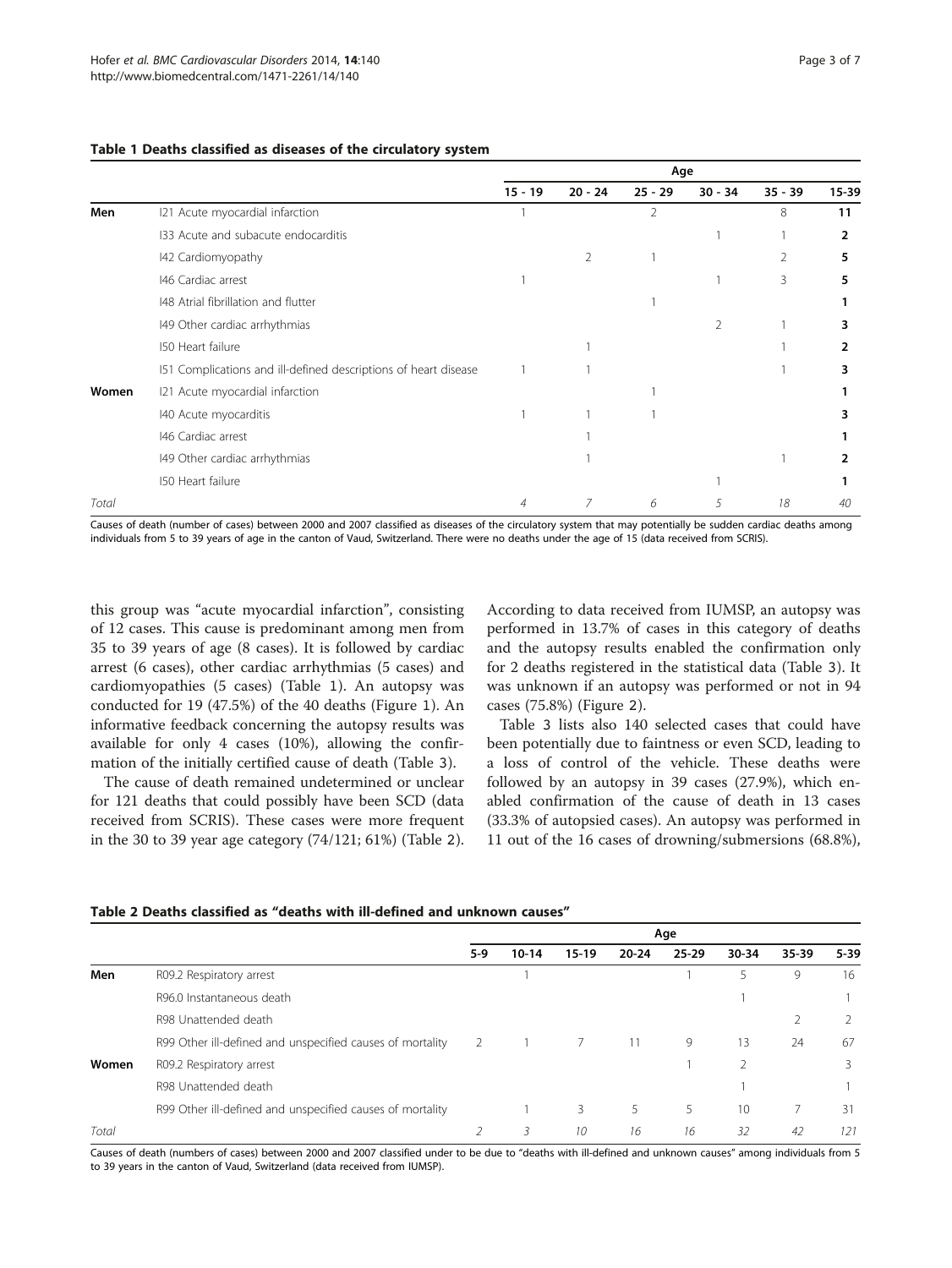<span id="page-3-0"></span>

which confirmed the cause of death in 4 cases (36.4% of autopsied cases) (Table 3).

## Incidence of presumed SCD between 2000 and 2007 among individuals from 5 to 39 years

The calculated incidence of presumed SCD classified as diseases of the circulatory system is 1.71 per 100′000 person-years. The incidence is greater for males than females (2.73 and 0.69/100′000 person-years, respectively). It remains possible, however, that some cases of presumed SCD were misclassified as "deaths of ill-defined and unknown causes" (i.e. R96, R98, R99 and R09.2). If these ICD-10 codes are included in the calculation, the incidence of SCD increases to 7.01/100′000 personyears.

If the transport accidents and the drownings/submersions that could have potentially been of cardiac origin are included, even if this appears very unlikely, the presumed incidence increases even further to 13.67/100′ 000 person/years. As already explained in the methodology section, it is difficult to ascertain whether the death was directly related to the vehicle's driver or not

when using ICD-10 codes with transport accidents. It is also impossible to distinguish all possible primary causes of drowning on the basis of codified data. The presumed incidence varies by a factor 8 depending on which categories are considered. It is certain that all these deaths in the three categories are not SCDs, but it is difficult to determine to what extent.

## **Discussion**

The reliability of the incidence depends on the available statistical data, which is based on the information given by the physicians who declare the deaths. We noted that the quality of the officially given data was insufficient to provide an accurate incidence of SCD as well as autopsy rates. Therefore we use the term of "presumed" considering this limitation inherent to the current system of codification and to the retrospective nature of the study. The calculated incidence of presumed SCD for the deaths in the group related to cardiovascular disease is 1.71/100′000 person-years, and represents 3.6% of deaths among the studied population. These results are in accordance with those previously published in other

Table 3 Numbers and percent of autopsies and diagnosis confirmation among the different groups of causes of death that may be at the origin of a sudden cardiac death, among people aged from 5 to 39 between 2000 and 2007, in the Vaud Canton of Switzerland

|                                                             | Cases<br>N(%) | Autopsy act<br>codified as<br>performed | Autopsy act<br>codified as not<br>performed | <b>Unknown</b><br>if autopsy<br>was performed | Cause of death<br>confirmed after<br>an autopsy |
|-------------------------------------------------------------|---------------|-----------------------------------------|---------------------------------------------|-----------------------------------------------|-------------------------------------------------|
| All diseases of the circulatory system included             | 71 (6.3%)     | 34 (47.9%)                              | 32 (45.1%)                                  | $5(7.0\%)$                                    | 14 (41.2%)                                      |
| Diseases of the circulatory system, potential sudden deaths | 40 (3.6%)     | 19 (47.5%)                              | 18 (45.0%)                                  | 3(7.5%)                                       | $4(21.1\%)$                                     |
| Deaths by ill-defined and unknown causes                    | 124 (11.1%)   | 17 (13.7%)                              | 13 (10.5%)                                  | 94 (75.8%)                                    | 2(11.8%)                                        |
| Transport accidents                                         | 140 (12.5%)   | 39 (27.9%)                              | 60 (42.9%)                                  | 41 (29.3%)                                    | 13 (33.3%)                                      |
| Drowning/submersion                                         | 16 (1.4%)     | 11 (68.8%)                              | 4 (25.0%)                                   | $1(6.2\%)$                                    | 4 (36.4%)                                       |
| General/ all deaths                                         | 1122 (100%)   | 352 (31.4%)                             | 507 (45.2%)                                 | 263 (23.4%)                                   | 130 (36.9%)                                     |

This table presents a synthesis of the main statistical data. In the left column, percents were calculated according to the total number of deaths (1′122 deaths). In the four right columns, percents are related to the total number of cases from the corresponding category except the last column (percentages calculated for autopsied cases). The group "transport accidents" includes deaths that may derive from a cardiac cause, or a SCD resulting in loss of control of the vehicle. Drowning/submersions are normally classified in the group "other external causes of mortality". The column on the very right includes those cases with feedback from the autopsy results, enabling confirmation of the cause of death (data received from IUMSP). It is possible that the percentage of autopsies with a confirmed cause of death could be higher if the autopsy results were neither not available nor considered during the codification process.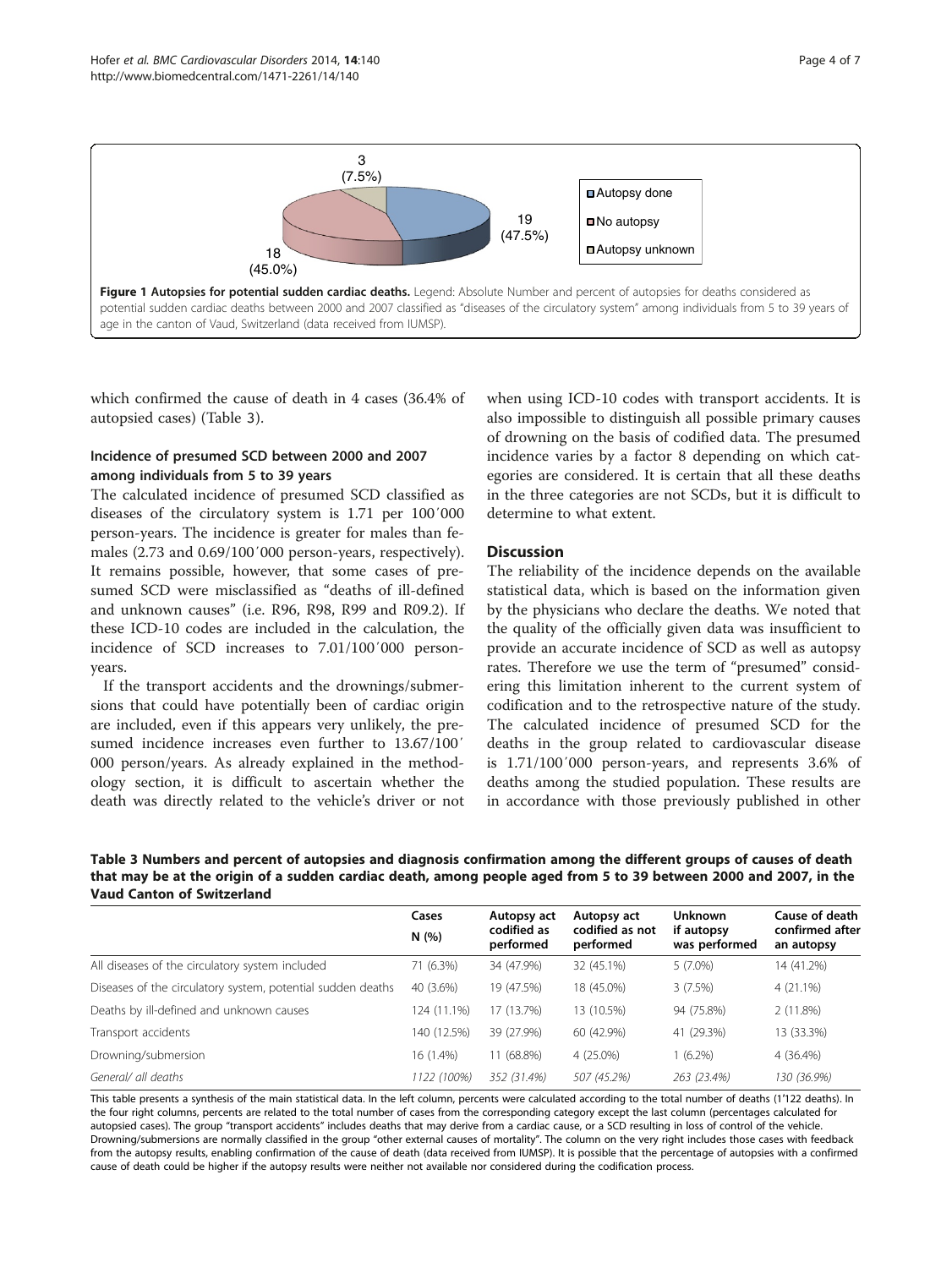<span id="page-4-0"></span>

countries [[5,15-24,26](#page-6-0)-[28](#page-6-0)]. A study conducted in England and in Wales showed an incidence of 1.8/100′000 personyears in a population between 1 and 34 years of age [\[20\]](#page-6-0). A Danish study calculated an incidence ranging from 1.9 to 2.8/100′000 person-years among people from 1 to 35 years of age, depending on whether or not the non-autopsied cases were included [[5\]](#page-6-0). A study conducted in Ireland in a population from 15 to 35 years of age, found an incidence of 2.85/100′000 person-years [\[17](#page-6-0)]. A Canadian study estimated an incidence of 2.6/100′000 person-years among individuals from 2 to 40 years of age [\[21\]](#page-6-0). A prospective study conducted on young Italian athletes from the Veneto region came up with an incidence of 2.1/100′000 personyears. This same study estimated the incidence of nonathletes to be 0.7/100′000 person-years [\[15](#page-6-0)] (Table 4). To our knowledge, data on the incidence of SCD among the young in Switzerland has never been published, nor for other populations of central Europe. As a result, we cannot compare our results to those from other parts of Switzerland, nor with some of the bordering countries.

We acknowledge the difficulty in determining a precise incidence of SCD due to the necessity to isolate, based on the ICD-10 codes, the cases of interest from all the other deaths caused by diseases of the circulatory system [[5,20\]](#page-6-0). Furthermore, the ICD-10 codes do not indicate the continuity or the temporal links of the events leading up to death, leaving a lot of room for interpretation. A substantial number of deaths (11%) were not classified under any defined cause (i.e. R96, R98, R99 and R09.2). This group could include cases of SCD, intoxications or other deaths that do not leave any visible trace for the practitioner conducting the summary examination upon declaring the death. The incidence based only on cases classified as cardiovascular deaths, excludes situations where a cardiac faintness could be at the origin of the fatal chain of events resulting in death, such as an epileptic crisis, drowning, or car accident [[20,29,30\]](#page-6-0).

The global autopsy rate within the selected age group is 31.4%. For deaths related to diseases of the circulatory

| Country (region)          | Study          | Age, years | Time period<br>of the study | Incidence<br>n/100'000 | Type(s) of<br>sudden deaths | <b>Studied</b><br>populations |
|---------------------------|----------------|------------|-----------------------------|------------------------|-----------------------------|-------------------------------|
| Canada (Ontario)          | Pilmer [21]    | $2 - 40$   | 2008                        | 2.6                    | SCD                         | General                       |
| Ireland                   | Margey [17]    | $15 - 35$  | 2005-2007                   | 2.85                   | SCD                         | General                       |
| Denmark                   | Winkel [5]     | $1 - 35$   | 2000-2006                   | $1.9 - 2.8$            | SCD                         | General                       |
| Greece (Epirus)           | Fragkouli [16] | $1 - 35$   | 1998-2008                   | 1.78                   | SCD                         | General                       |
| Ireland                   | Morris [19]    | 14-35      | 2005                        | 3.18                   | SCD                         | General                       |
| Netherlands               | Vaartjes [23]  | $1 - 40$   | 1996-2006                   | 2.07                   | <b>SD</b>                   | General                       |
| <b>USA</b>                | Maron [27]     | $8 - 39$   | 1980-2006                   | 0.61                   | SCD                         | Athletes                      |
| England and Wales         | Papadakis [20] | $1 - 34$   | 2002-2005                   | 1.8                    | SCD                         | General                       |
| <b>USA</b>                | Eckart [26]    | 18-35      | 1977-2001                   | 13                     | Non-traumatic SD            | Military                      |
| Spain (Bizkaia)           | Morentin [18]  | $1 - 35$   | 1991-1998                   | 2.4                    | SD                          | General                       |
| Italy (Veneto)            | Corrado [15]   | $12 - 35$  | 1979-1999                   | $0.7 - 2.1$            | SCD                         | Athletes vs non-athletes      |
| Sweden                    | Wisten [28]    | $15 - 35$  | 1992-1999                   | 0.93                   | SCD                         | General                       |
| England                   | Wren [24]      | $1 - 20$   | 1985-1994                   | 3.3                    | SD                          | General                       |
| USA (Minnesota)           | Shen [22]      | $20 - 40$  | 1960-1989                   | 6.2                    | SD                          | General                       |
| Switzerland (Vaud Canton) | present study  | $5 - 39$   | 2000-2007                   | 1.71                   | SCD                         | General                       |

Table 4 Literature data and our study

Incidence of sudden death among populations under 40 years old, SD (sudden death); SCD (sudden cardiac death).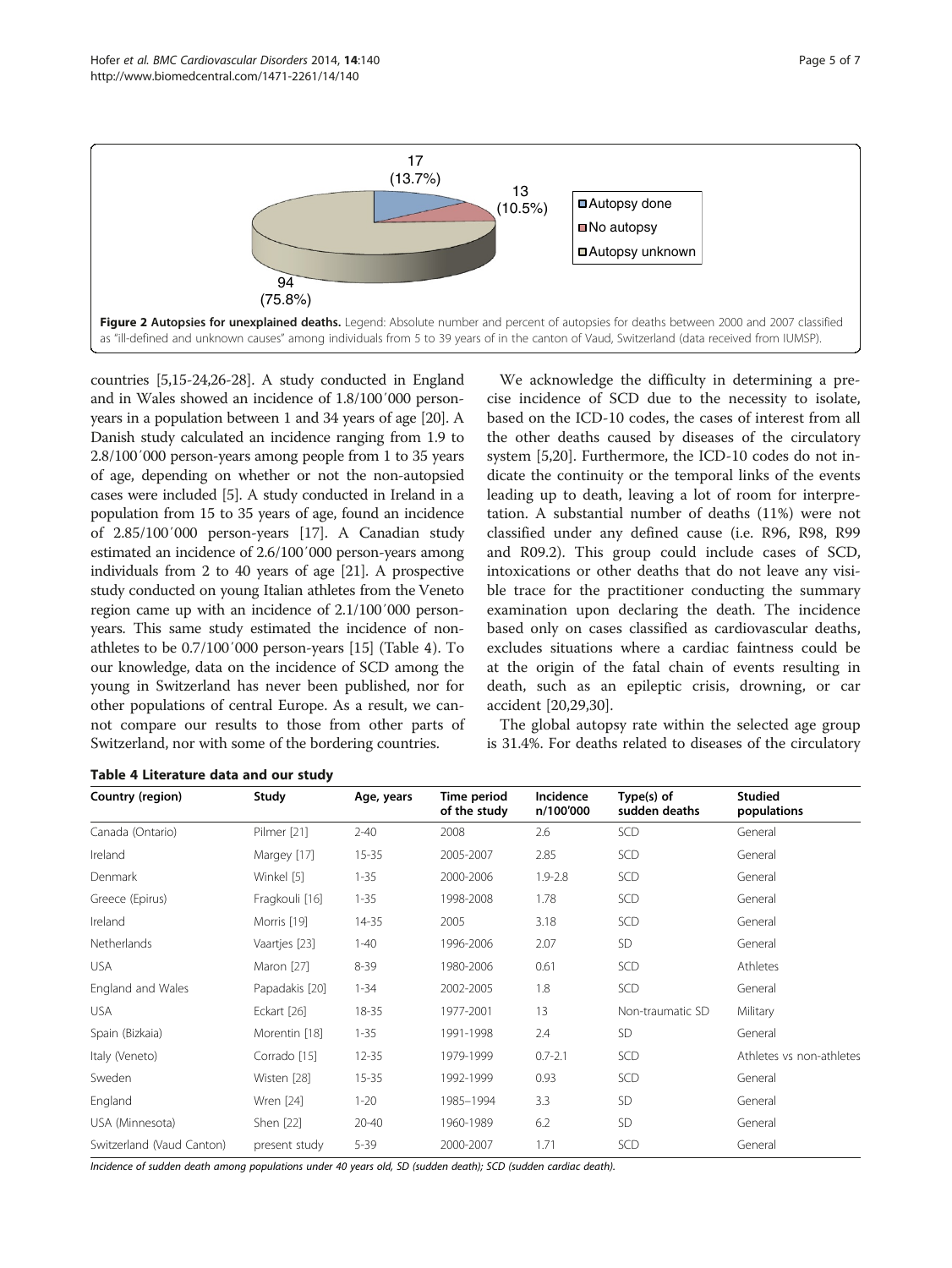system that could potentially be a SCD, the autopsy percentage increases to 47.5%. This autopsy rate in the canton of Vaud, Switzerland is low compared to that of other countries. This rate is astonishing, as the recommendations of the Council of Europe specify that an autopsy should be performed in every case of unexpected sudden death [\[31\]](#page-6-0). For instance, in Denmark, 75% of sudden unexpected deaths among people from 1 to 35 years of age undergo an autopsy and this percentage was thought to be far from optimal when the aim is to establish adequate statistics of the causes of death [\[5](#page-6-0)]. In Ireland, this rate is 86.3% for SCDs among those from 15 to 35 years of age [\[17](#page-6-0)]. In our population, the autopsy was conducted in only 13.7% of the cases with illdefined and unknown causes, which represent 11% of all the deaths. It was difficult, if not impossible, to determine the influence of the autopsy on the final classification of the cause of death. Thus, there is a substantial proportion of deaths of unknown cause with uncertain autopsy results. This group likely includes unrecognized SCDs, which will not undergo further investigation nor contribute to the data in the appropriate statistical group. We were surprised to find that the autopsy results often remained undisclosed, and were not included in the larger group of statistical data. The diagnosis was confirmed in only a relatively low proportion of cases (11.6% of all cases and 36.9% of autopsied cases). When the diagnosis remained questionable or unconfirmed, it was impossible to determine if the cause of death was modified according to the post-mortem examination in the official published statistics.

The information obtained from the death certificates, which contains the basic information for the statistical analysis concerning mortality [\[9,32\]](#page-6-0), differs between countries. In Denmark, the death certificate must be filled out by several individuals and contains a specific field for complementary information, such as circumstances of death, testimonies from witnesses and relatives, former medical conditions, a description of the external body examination and the preliminary conclusions before autopsy [[5\]](#page-6-0). Despite the relatively high proportion of autopsies and the complementary information reported on the death certificate, the Danish register of statistics on the causes of death was considered insufficiently reliable by the authors of the study. They concluded that 24% of SCDs or unexplained sudden deaths were misclassified. Our study confirms that the use of death certificates in the statistical analysis of the causes of mortality is far from ideal as was already suggested by other authors [\[9,32,33](#page-6-0)]. It is of the utmost importance to find solutions to facilitate the coordination between the various individuals involved in the transmission of information, such as improving the feedback system and instructing medical students on how to correctly fill out

death certificates [[9\]](#page-6-0) or developing structured registry of SCD in the young. The death certificate should be improved in order to provide more complete information about the circumstances of death, and to allow for easier and more representative codification. The solution will not be simple as it implicates several domains, such as medicinal, judicial and political. If the present situation is not improved the value of the published statistics on the causes of mortality will remain scientifically unreliable. Moreover, considering the genetic origin of many of SCDs, prevention of further deaths in family members without performing an autopsy will remain shackled.

## **Conclusions**

This study is the first in Switzerland informing about the magnitude of SCD. The incidence of presumed SCD in the canton of Vaud, is comparable to the data published in the literature for other geographic regions but may be underestimated as it does not take into account other potential SCDs, as unexplained deaths. Better management of information obtained from autopsies and death certifications as well increasing the autopsy rate, developing structured registry of SCD in the young could improve the reliability of the statistical data. Autopsy findings are important not only to correctly codify the cause of death but also to optimize the diagnostic procedures and the preventive measures for the family members, considering the frequency of genetic diseases associated with sudden cardiac death.

#### **Limitations**

The limitations of the study are inherent to the retrospective review of data from our regional registries and low autopsy rate. However, the autopsy rate may be underestimated considering that the information concerning to whether an autopsy was performed or not, was unavailable in 23.4% of cases. The available anonymous data does not allow for the distinction between SCD and other cardiovascular deaths. For this reason the term "presumed SCD" has been chosen. Similar limitations have been reported in other published studies of this nature [\[9,32,33](#page-6-0)].

We think that our first evaluation of the magnitude of SCD in the canton of Vaud, Switzerland will be helpful to stimulate debate concerning the clinical implications of low autopsy rate in the young as of a lack of correlation between autopsy data and official statistics. We hope that our study will encourage further research in order to improve the situation.

#### Abbreviations

SCD: Sudden cardiac death; SCRIS: Cantonal statistical research and information service; IUMSP: University Institute of Social and Preventive Medicine; FSO: Swiss Federal Statistical Office.

#### Competing interests

The authors declare that they have no competing interests.